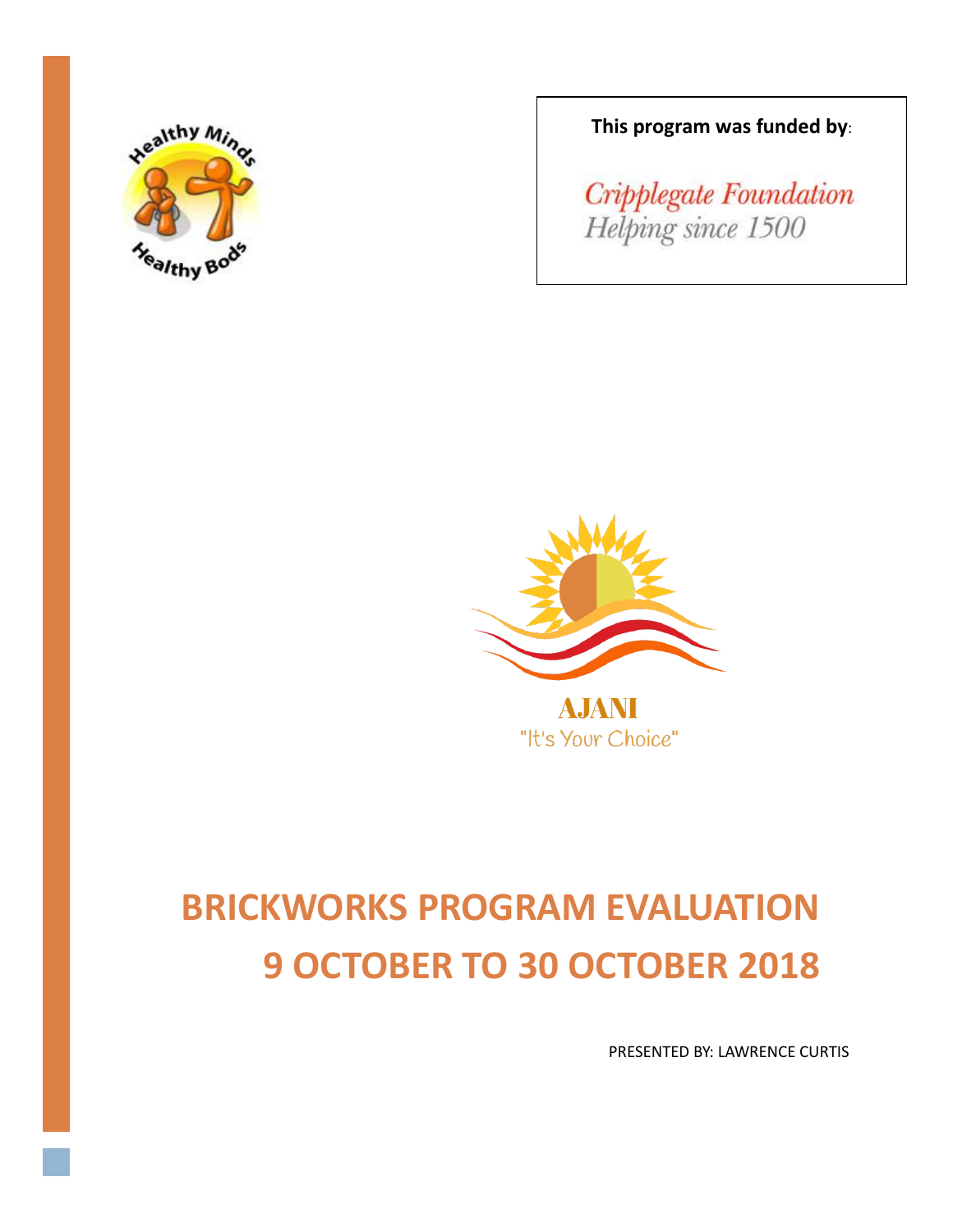# BRICKWORKS COMMUNITY CENTRE PROGRAM EVALUATION

## **AIMS OF THE AJANI PROJECT**

PROACTIVELY PROMOTING BETTER HEALTH AND FITNESS PROVIDING OPPORTUNITIES TO BE MORE ACTIVE CREATING AWARENESS OF WHY PEOPLE NEED BETTER NUTRITION INSTILLING IN PEOPLE RESPONSIBILITY, THE NEED TO TAKE ACTION AND TO THINK ABOUT THE CHOICES THEY MAKE. CREATING A GROWTH MIND-SET MENTALITY.

#### WE HAVE:

- Built Confidence and Self-Esteem
- Re-Energized people through fitness advice and classes
- Improved mental health, pre-empting some issues, and helping people control their depression, stress and anxiety
- Helped people as they move into being "job ready" and "life ready" quicker, happier, and stronger
- Provided ongoing classes and events to maintain improvement
- Promoted a Growth Mind-set mentality
- Created strong links with the service users, quickly developing trust
- Built awareness of the importance of choices, action, perseverance, listening, and behavior
- Developed connections with other groups that have helped our participants

## **NUMBERS ATTENDING**

Overall, nine different people attended this course over the dates – although not all came to every session due to outside requirements such as doctor appointments, other medical engagements, and family issues.

It was all ladies this time, which was interesting. We also had a couple of people who were quite raw to a mental health situation that was affecting them quite deeply. We were able to pass them on to other agencies that could offer the help they required, and we know that had an effect on them – we will mention that later on in this report.

#### **HOW DID WE DO?**

This course was adapted to accommodate a different category of user. This was Healthy Minds, Healthy Bods first course with a Community Centre base, and the first where the service users could have been going through any issues. Before, HMHB had only worked with substance recovery clients, with great success. We therefore tailored this course so it concentrated on all situations, and didn't focus just on recovery.

In a couple of ways, this turned out to be a really important development, and one which we know affected two lives in a particular way. Two of our ladies were going through tough times, and had not actually looked for any outside help. I have been asked to only use first names in this report.

Claire, was very raw to a family break up. It had hit her hard, and she was not coping well at all. Privately, she mentioned suicide, and that she was struggling to find a reason to live. HMHB is a very positive group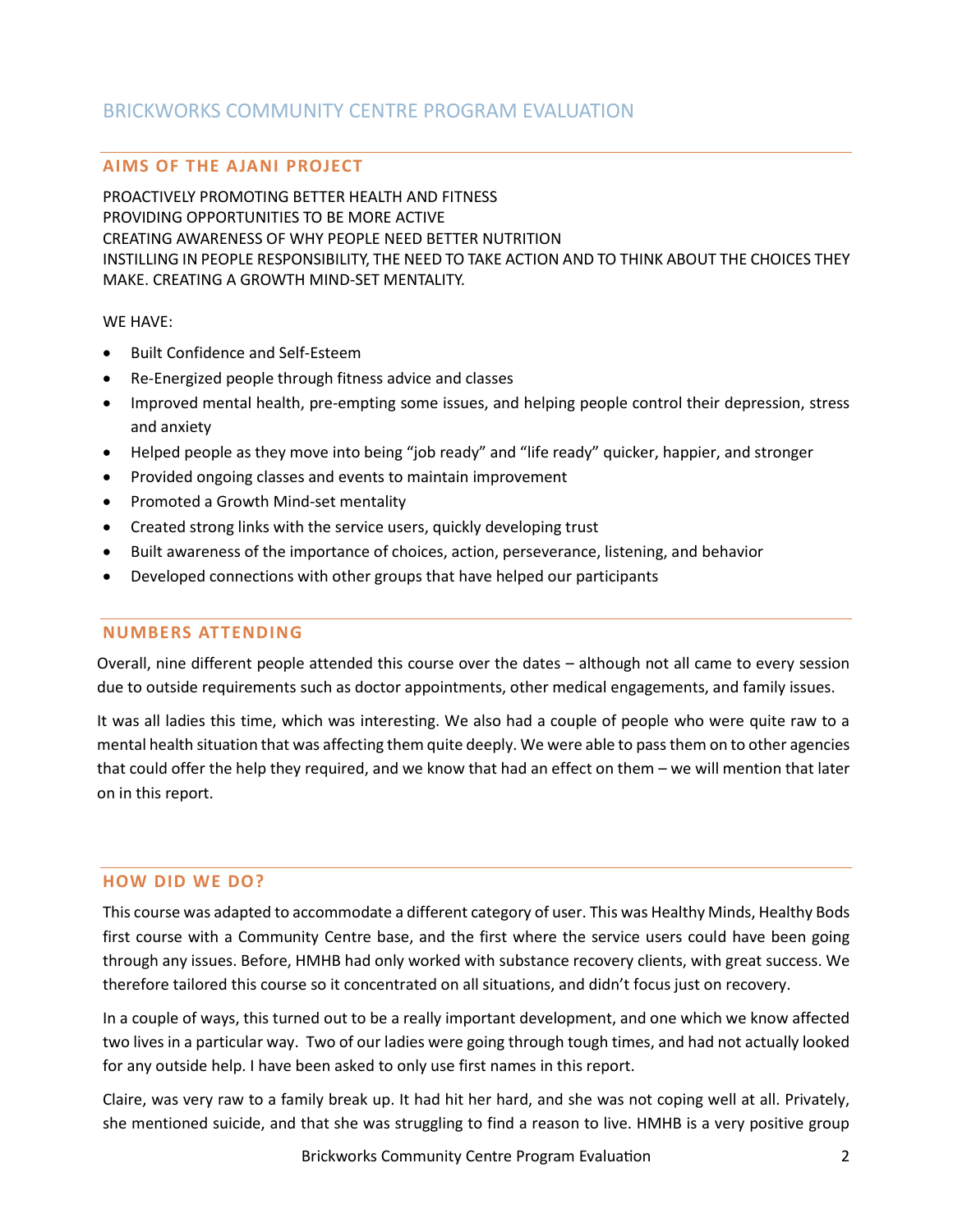environment, and she said that the mindset part of the delivery had helped her. We have a game that involves creating a television type advertisement for a product – which in this case was a breakfast cereal. She actually said that she "was not here for fun", but half an hour later she was laughing along with everyone else, contributing to the group, and was central to the production.

HMHB was able to direct her to Icope, and also encouraged her to ask for counselling. She confirmed to Lawrence of HMHB, that the mindset games helped her to decide to actively seek help, and we know from Icope, although they quite rightly could not give us direct information about her case due to data protection, that she had attended their services. We believe that we could have, and clearly we have no direct evidence of this claim, stopped her committing suicide, which if it was the only outcome from this course would still have made it all worthwhile.

We also met Claudette, who was a lovely lady, aged around 60. She had turned to drink as, following a move to the area, she had lost direct contact with her family and was quite lonely, and used to pop into the community Centre as it was local just to stop her isolation. I am really glad to say that she came to three of our sessions, and we were able to put her in contact with Better Lives (an integrated drug and alcohol service delivered by Camden and Islington NHS Trust, who offer a free and confidential support service), and we know she attended. We know she still goes to the Brickworks Community Centre, but it is great to know that we facilitated that connection – and again this has had a big impact for her.

The rest of the group were not at such immediate risk, and everyone participated well. HMHB encourages interaction, and we were very happy with the feedback.

We have had a couple of the ladies attend our Free Fitness Sessions which we run at the Sobell Centre. One of these ladies, Carolyn, also now attends the Eagle Project – through our invitation. They are a peer support group in Islington, who have either been through some kind of treatment for substance addiction (drugs, alcohol or food), or have been closely associated with others in the same boat).

We were welcomed by Brickworks Community and they reported they were happy with the service we provided.

## **REVIEW**

|         | <b>This Program</b>                                                                                           | <b>Future Programs</b>                                                                                                                            |
|---------|---------------------------------------------------------------------------------------------------------------|---------------------------------------------------------------------------------------------------------------------------------------------------|
| Length  | We had four sessions, all on Tuesday<br>mornings, between 10am and 12pm.                                      | We have found that four to seven<br>sessions are ideal, depending on the<br>needs and outcomes of the organization<br>we are working with.        |
| Content | Each week we completed sections on the<br>four main subjects: Mind-set/Routine,<br>Health, Fitness, Nutrition | This program proved our adaptability,<br>and how fluid we are depending on the<br>make-up of our users. We were also able<br>to adapt on the day. |